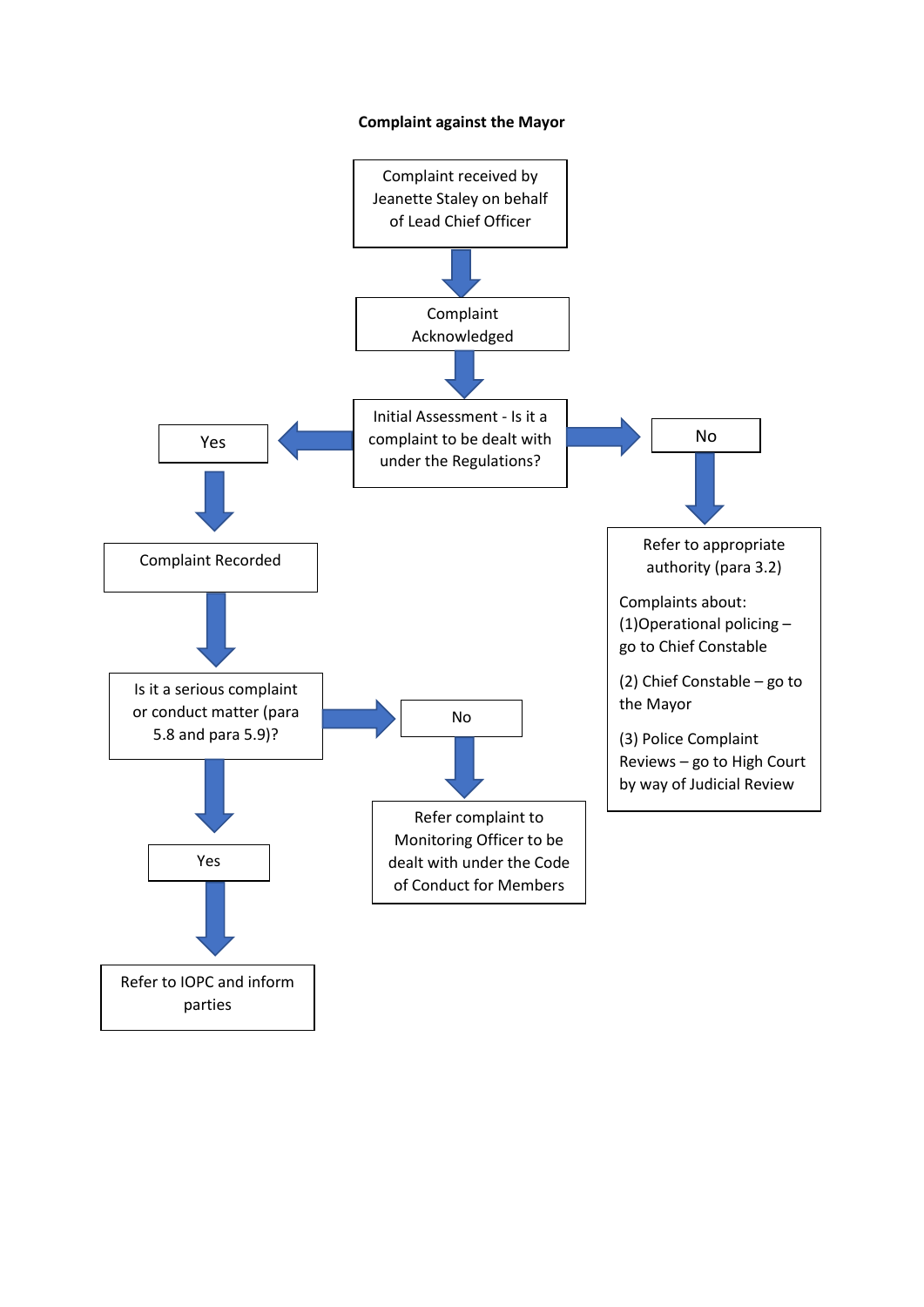## **Complaint against the Deputy Mayor for Policing and Crime**